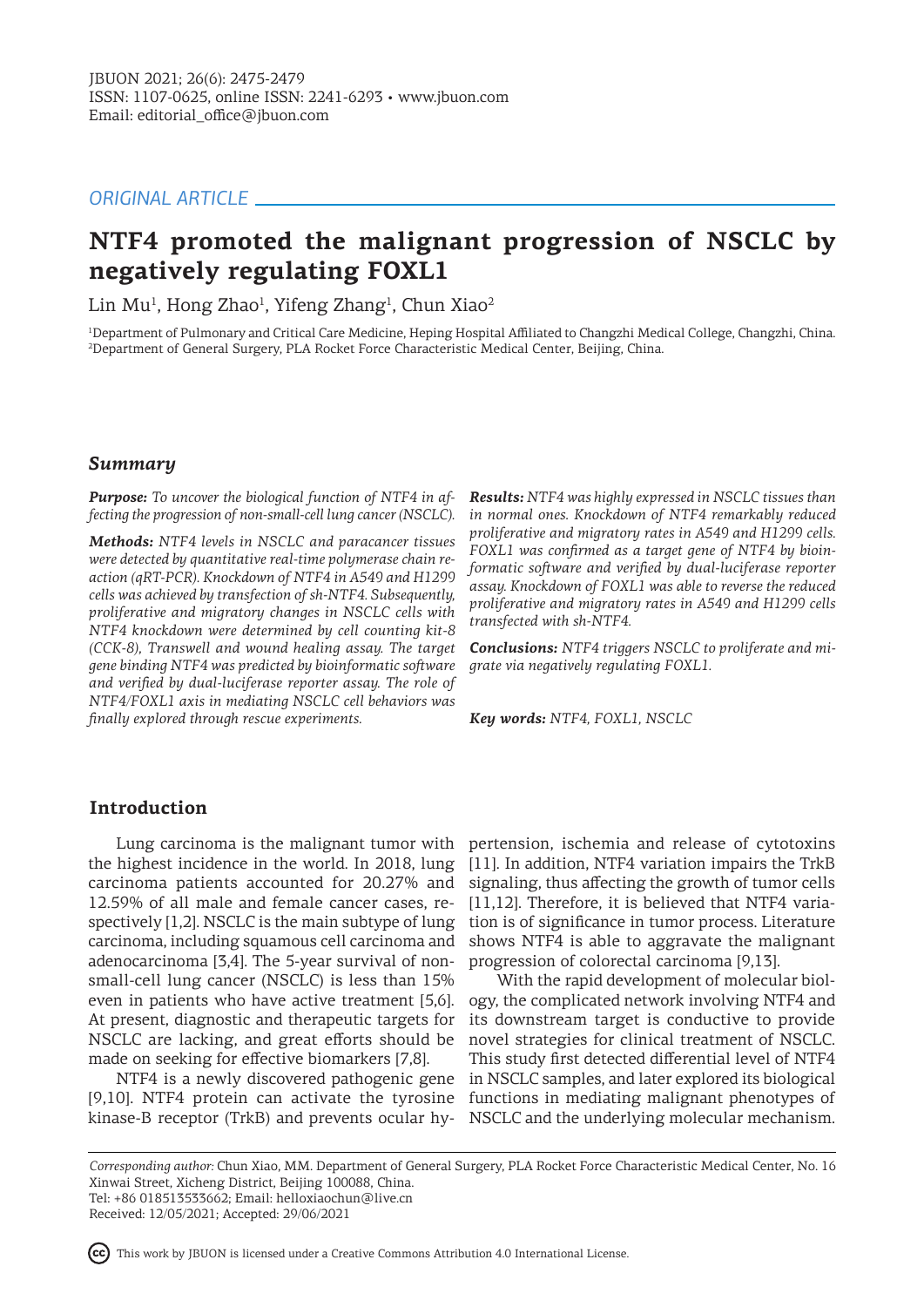# **Methods**

### *NSCLC samples*

19 pairs of NSCLC and adjacent normal tissues were collected from surgery, puncture biopsy or bronchoscopic biopsy. Adjacent tissues were at least 5 cm away from tumor lesions. None of recruited patients had preoperative chemotherapy or radiotherapy. This study was approved by the research Ethics Committee of our hospital and complied with the Helsinki Declaration. Signed informed consent was obtained from all patients.

#### *Cell lines and reagents*

NSCLC cell lines A549, H1299, PC-9, H358 and SPC-A1 and the human bronchial epithelial cell line BEAS-2B were purchased from American Type Culture Collection (ATCC) (Manassas, VA, USA). Cells were cultured in Dulbecco's Modified Eagle Medium (DMEM) containing 10% fetal bovine serum (FBS) at  $37^{\circ}$ C with 5% CO<sub>2</sub> (Gibco, Rockville, MD, USA).

#### *Transfection*

Transfection plasmids were synthesized by GenePharma (Shanghai, China). Cells were cultured to 40-60% density in 6-well plates, and transfected using Lipofectamine 2000 (Invitrogen, Carlsbad, CA, USA). After 48-h cell transfection, cells were collected for verifying transfection efficacy and functional experiments.

### *Cell counting kit-8 (CCK-8) assay*

Cells were inoculated in 96-well plates with  $2\times10^{3}$ cells/well. At 24, 48, 72 and 96 h, optical density (OD) at 450 nm of each sample was recorded using the CCK-8 kit (Dojindo Laboratories, Kumamoto, Japan) for plotting the viability curves.

### *Transwell assay*

Cell suspension was prepared at 5×10<sup>5</sup> cells/mL. 200 μL of suspension and 700 μL of medium containing 20% FBS were respectively added on the top and bottom of a Transwell insert, and cultured for 48 h. Cells were migrated from the top to the bottom, which was induced with methanol for 15 min, 0.2% crystal violet for 20 min and captured using a microscope. Five random fields per sample were selected for capturing and counting cells.

### *Wound healing assay*

Cell suspension in serum-free medium was prepared at  $5\times10^5$ /mL, and implanted in 6-well plates. Cells were cultured to 90% confluence, followed by creating an artificial scratch using a sterilized pipette tip. Cells were washed in phosphate buffered saline (PBS) for 2-3 times and cultured in the medium containing 1% FBS. 24 h later, wound closure percentage was calculated.

#### *Quantitative real-time polymerase chain reaction (qRT-PCR)*

Cells were lysed using TRIzol reagent (Invitrogen, Carlsbad, CA, USA) for isolating RNAs. Qualified RNAs were reversely transcribed into complementary DNAs (cDNAs) using AMV reverse transcription kit (TaKaRa, Otsu, Japan), followed by qRT-PCR using StepOne Plus Real-time PCR (Applied Biosystems, CA, USA). Glyceraldheyde 3-phosphate dehydrogenase (GAPDH) was used as internal reference. Each sample was performed in triplicate, and relative level was calculated by  $2^{\Delta\Delta\text{Ct}}$ . NTF4: Forward: 5'-AGATGTCAGGAAGGAGGGGG-3', Reverse: 5'-CATCTCTCGGAGCACCTGTC-3'; FOXL1: Forward: 5'-TTCAACGCTTCCCTGATGCT-3', Reverse: 5'-GAACCGTGCCATTGTTTGCT-3'; GAPDH: Forward: 5'- GGAGCGAGATCCCTCCAAAAT -3', Reverse: 5'- GGCT-GTTGTCATACTTCTCATGG -3'.

#### *Western blot*

Cells were lysed with radioimmunoprecipitation assay (RIPA) (Beyotime, Shanghai, China) on ice for 15 min, and the mixture was centrifuged at 14000×g, 4°C for 15 min. The concentration of cellular protein was determined by bicinchoninic acid (BCA) method (Pierce, Rockford, IL, USA). Protein samples with the adjusted same concentration were separated by sodium dodecyl sulphate-polyacrylamide gel electrophoresis (SDS-PAGE), and loaded on polyvinylidene fluoride (PVDF) membrane (Millipore, Billerica, MA, USA). The membrane was cut into small pieces according to the molecular size and blocked in 5% skim milk for 2 h. They were incubated with primary and secondary antibodies, followed by band exposure and grey value analyses using alpha SP.

#### *Dual-luciferase reporter assay*

Cells were seeded in 24-well plates, which were co-transfected with pcDNA-FOXL1/pcDNA-NC and



**Figure 1.** NTF4 was highly expressed in NSCLC. **A** and **B:** Differential levels of NTF4 in NSCLC and adjacent normal tissues. **C:** NTF4 levels in NSCLC cell lines; \*p<0.05, \*\*\*p<0.001, NS: no significance.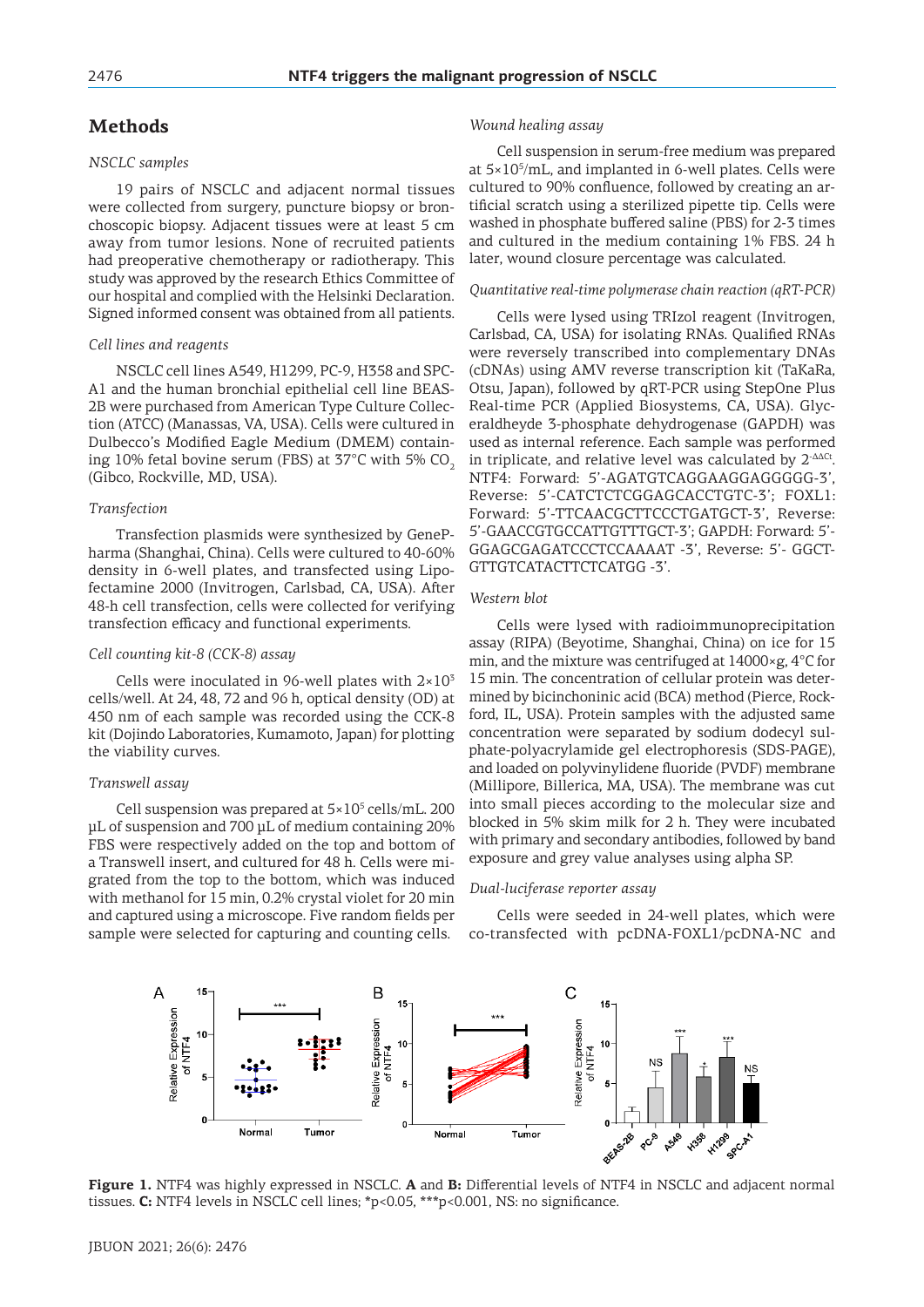pmirGLO-NTF4-WT/pmirGLO-NTF4-MUT, respectively. Luciferase activity (Promega, Madison, WI, USA) was measured at 48 h in a standard method.

### *Statistics*

GraphPad Prism 5 V5.01 (La Jolla, CA, USA) was used for statistical analyses and data were expressed as mean ± standard deviation. Differences between groups

were compared by the t-test. Potential influences of NTF4 and FOXL1 on NSCLC pathology were analyzed by Chi-square test. Kaplan-Meier survival curves were created, followed by log-rank test for comparing differences between curves. Pearson correlation test was conducted to assess the relationship between expressions of NTF4 and FOXL1 in NSCLC tissues. P<0.05 was considered as statistically significant.



**Figure 2.** Knockdown of NTF4 reduced proliferative and migratory rates in NSCLC. **A:** Transfection efficacy of sh-NTF4 in A549 and H1299 cells. **B** and **C:** Viability in A549 and H1299 cells regulated by NTF4. **D:** Migration in A549 and H1299 cells regulated by NTF4. **E:** Wound closure in A549 and H1299 cells regulated by NTF4. \*p<0.05, \*\*p<0.01.



**Figure 3.** NTF4 regulated NSCLC cell phenotypes by negatively regulating FOXL1. **A:** Transfection efficacy of sh-FOXL1 in A549 and H1299 cells. **B:** Viability in A549 and H1299 cells co-regulated by NTF4 and FOXL1. **C:** Migration in A549 and H1299 cells co-regulated by NTF4 and FOXL1. **D:** Wound closure in A549 and H1299 cells co-regulated by NTF4 and FOXL1. \*p<0.05, \*\*p<0.01.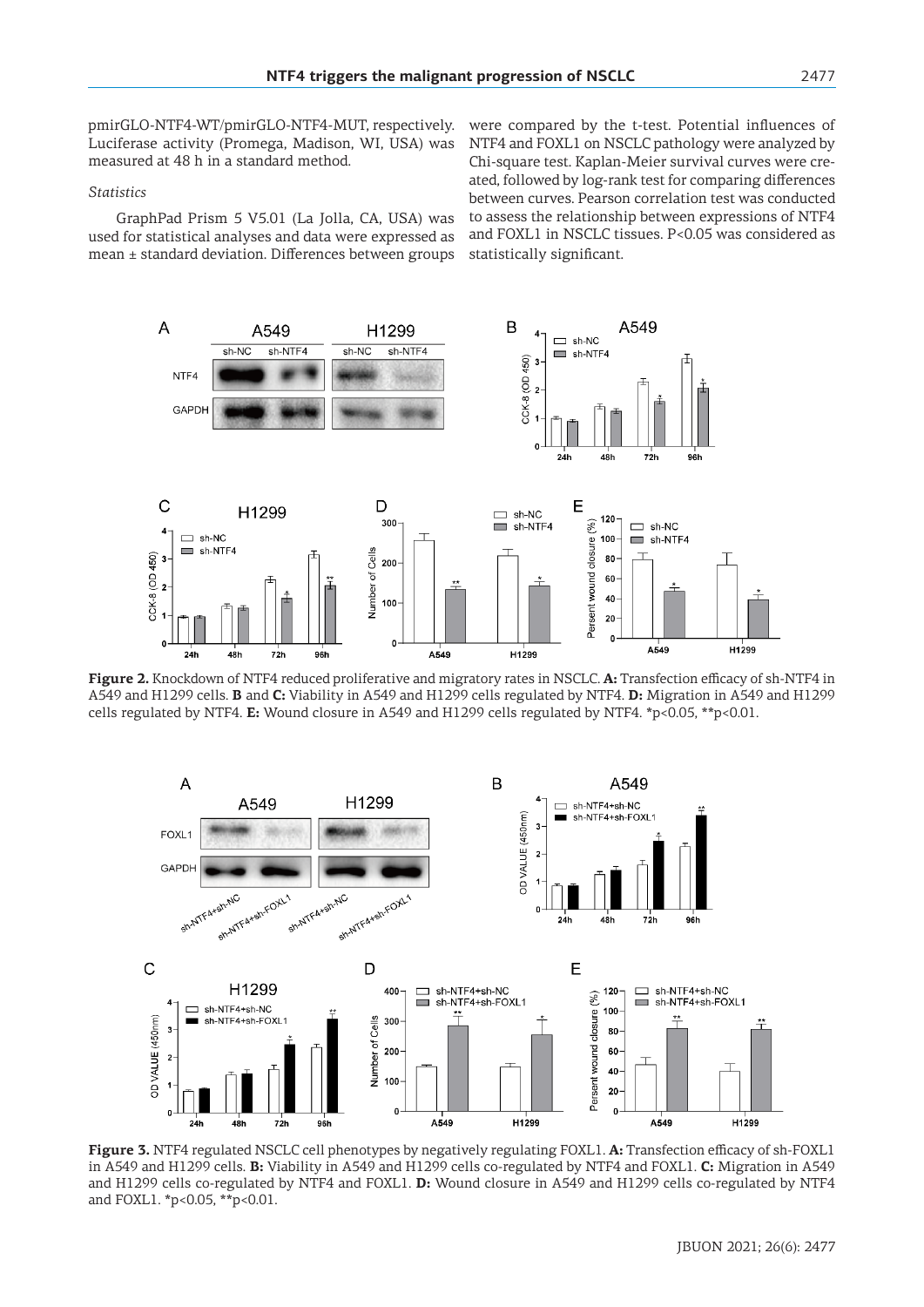

**Figure 3.** NTF4 targeted the regulation of FOXL1. **A:** FOXL1 was predicted to be a target gene of NTF4 by bioinformatic. **B** and **C:** FOXL1 was confirmed to be a target gene of NTF4 by dual-luciferase reporter assay. **D** and **E:** Differential levels of FOXL1 in NSCLC and adjacent normal tissues; \*\*p<0.01, \*\*\*p<0.001.

# **Results**

### *NTF4 was highly expressed in NSCLC*

Differential levels of NTF4 were detected in 19 pairs of NSCLC and adjacent normal tissues. As qRT-PCR data revealed, NTF4 was upregulated in NSCLC tissues (Figure 1A and 1B). Besides, NTF4 was highly expressed in NSCLC cell lines (Figure 1C).

### *Knockdown of NTF4 reduced proliferative and migratory rates in NSCLC*

Transfection efficacy of sh-NTF4 was examined in A549 and H1299 cells by Western blot (Figure 2A). CCK-8 assay revealed a reduction in cell viability after transfection of sh-NTF4 in A549 and H1299 cells, suggesting the inhibited proliferative potential (Figure 2B and 2C). In addition, declined migratory cell number and wound closure percentage owing to knockdown of NTF4 in NSCLC cells indicated that NTF4 stimulated migratory ability (Figure 2D, 2E).

### *NTF4 targeted the regulation of FOXL1*

A potential interaction between NTF4 and FOXL1 was predicted using bioinformatic tools (Figure 3A). Subsequently, overexpression of FOXL1 was detected to reduce luciferase activity in pmirGLO-NTF4-WT, while it had no impact on luciferase activity in pmirGLO-NTF4-MUT (Figure 3B and 3C). It is suggested that NTF4 could be targeted by FOXL1 through the predicted binding site. Compared with normal tissues, FOXL1 was lowly expressed in NSCLC tissues (Figure 3D and 3E).

## *NTF4 regulated NSCLC cell phenotypes by negatively regulating FOXL1*

A series of rescue experiments were conducted to analyze the involvement of FOXL1 in NTF4-regulated NSCLC cell phenotypes. Transfection efficacy of sh-FOXL1 was examined in A549 and H1299 cells with NTF4 knockdown (Figure 4A). Compared with NSCLC cells with NTF4 knockdown, those with co-knockdown of NTF4 and FOXL1 had higher viability, migratory cell number and wound closure percentage (Figure 4B-4E). It is concluded that the inhibited proliferative and migratory rates in NSCLC cells with NTF4 knockdown were reversed by co-knockdown of FOXL1.

### **Discussion**

The incidence and mortality of NSCLC are both in the first place of malignant tumors [1-3]. Lung squamous cell carcinoma is the major histological subtype of NSCLC. In recent years, the incidence of lung adenocarcinoma has annually increased [4,5]. A series of novel medical technologies have improved the therapeutic efficiency of NSCLC to a